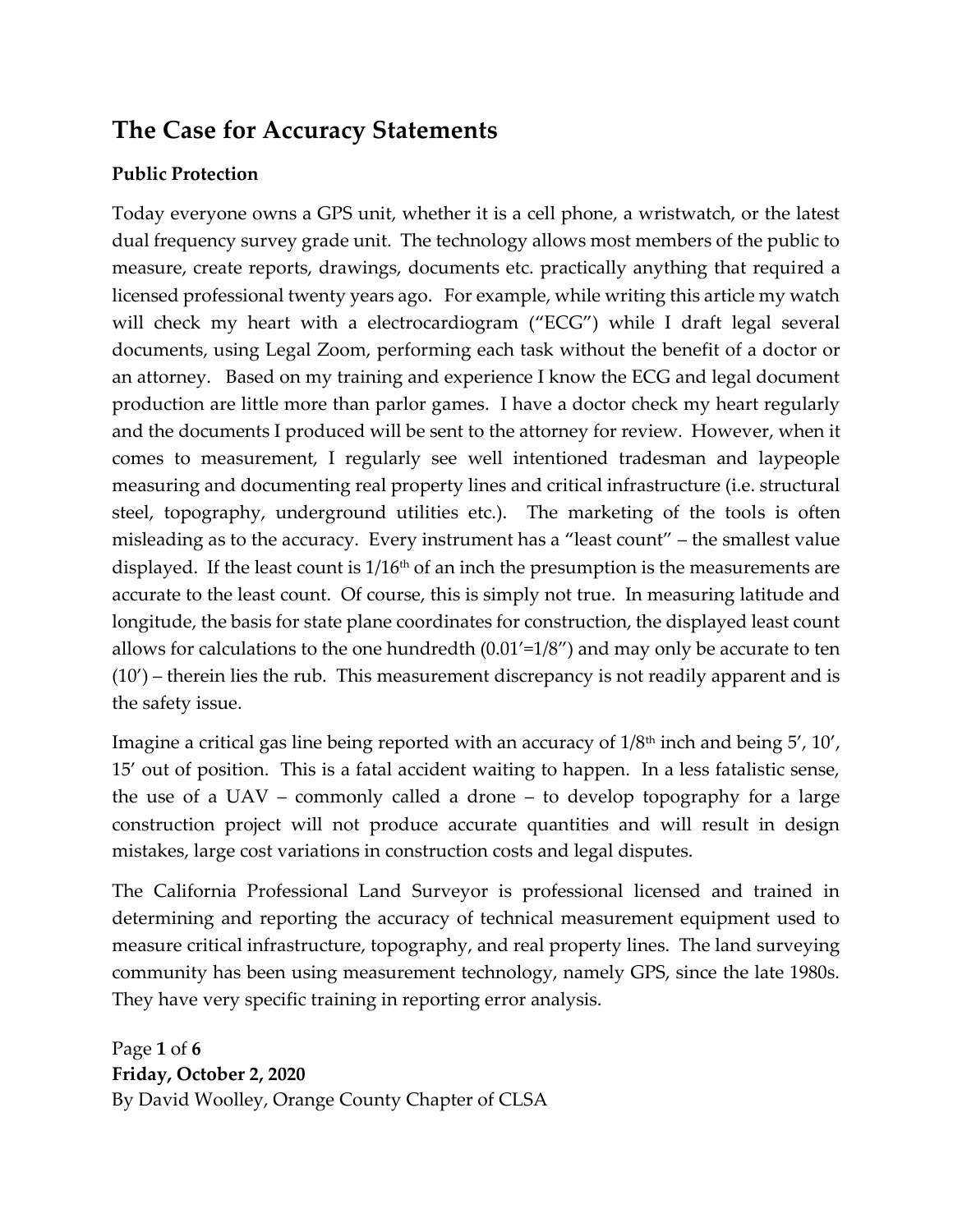To protect the public, contractors, architects, and engineers there is a need to quantify and certify to the accuracy of the measurement work. This has become much more urgent with the passage of California Senate Bill 865 – which mandates the mapping of underground utilities after January 1, 2023.

#### **The Measurement Market Place**

In the measurement world, what separates the Professional Land Surveyors ("PLS") from the other participants (i.e. the construction contractors, GIS technicians, the drone operators, the terrestrial LiDAR operators)? Market share. The PLS has vastly less market share than any of the other participants – this will remain a fact until the end of time.

The measurement technology has allowed the unlicensed people to readily perform work that has traditionally been under the prevue of the licensed land surveyor. The geospatial marketplace will continue to grow exponentially – certainly, there is an ongoing demand for three-dimension digital data. There is a need to quantify the quality of the digital measurement data. Therein rests the perpetuation of the profession and the opportunities for the California Professional Land Surveyor. The very real threat facing the land surveying profession is deregulation. Outside of the establishment of real property boundaries, writing legal descriptions and subdivision mapping the market is moving on without the land surveyors. Reread the first paragraph – the argument the PLS licensure process protects the public rings hollow and is simply no longer true in many instances. As stated, the numerical majority of digital measurement equipment is used by "others" and few PLSs can point to specific examples of public harm (i.e. structural failure, damages due to failure to meet measurement standards, the use of faulty work product etc.). The PLS is relatively insignificant to the measurement process and this is final unless the community can make the appeal a stated accuracy is important. Not convinced? Kiewit Corp. ("Kiewit") self-performed a large percent of their "survey" work on the California 405 without a PLS. There were estimates of the unlicensed work completed exceeded \$10 million dollars. To give the readers a sense of the project scale, the Kiewit received a \$300 million dollar, above the original project budget, change order to resolve their lawsuit. In the end, a land surveying firm "verified" the completed surface structure [tongue firmly in cheek] using mobile mapping LiDAR and ultimately, Caltrans took delivery from LA Metro. The Board for Professional Engineers, Land

Page **2** of **6 Friday, October 2, 2020** By David Woolley, Orange County Chapter of CLSA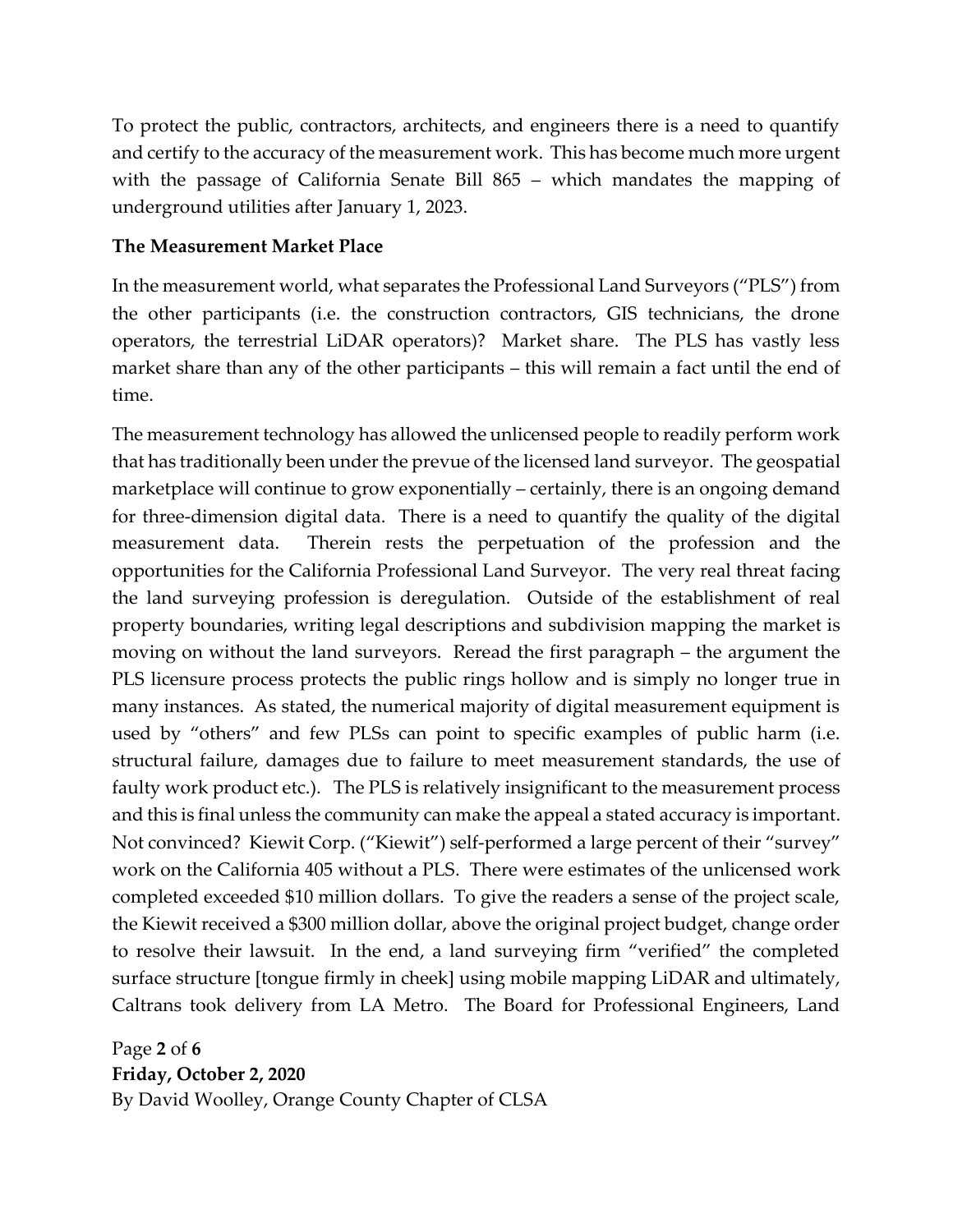Surveyors and Geologist ("BPELSG") issued two fines totaling \$10,000 – although the maximum fines, this amount equates to the cost of paying a land surveying firm for less than a week of fieldwork. Who thinks Kiewit will engage a team of licensed surveyors for their next \$500 million dollar project?

Many land surveying expert witnesses have been engaged in lawsuits that involved contractors staking their own structures. When a mistake happens, the parties posture, countersue, perform the legal gyrations, write the check, and continue on their way. The contractors save millions in land surveying costs and the mistakes are absorbed. The financial incentives to self-performing has permanently displaced the land surveying profession. Side note, the signatory contractors simply have a union "surveyor" dispatched to perform the work. Local 12's position is it is not their job to enforce California licensure laws. In fact, it may still be true, Local 12 will dispatch their "surveyors" to the contractors for less cost than charged to professional service firms. The PLS has lost their footing in the precise measurement market and thereby, surrendered their relevancy in the marketplace.

### **How does the PLS Community Assert Their Relevancy?**

It is in the best interest of the land surveying profession, their clients, the other measurement participants, and the public to determine the quality of the measurements and the resulting spatial data. In the simplest form, this is certifying, by signature and seal, the qualifying and quantifying the accuracy of the data. This determination necessarily demands the PLS community to develop their understandings of errors, mistakes, precision, accuracy (relative and absolute), and the selection of equipment and procedures to achieve the desired results. What makes this technical knowledge and resulting certification of value? Written accuracy specifications and ultimately, the liability of certifying to having met the specifications. The licensed professional community must embrace and manage the liability associated with certifying to the accuracy specifications. In short, no liability, no professional status. Therein rests the relevance and the value to those outside of the licensed professional community using the measurement technology.

The PLS community cannot legislate the use or prohibition of the measurement tools. It has been said "you do not make rules for tools". To discuss the regulations or enforcement as to who can do what with which equipment is a nonstarter and a waste of

Page **3** of **6 Friday, October 2, 2020** By David Woolley, Orange County Chapter of CLSA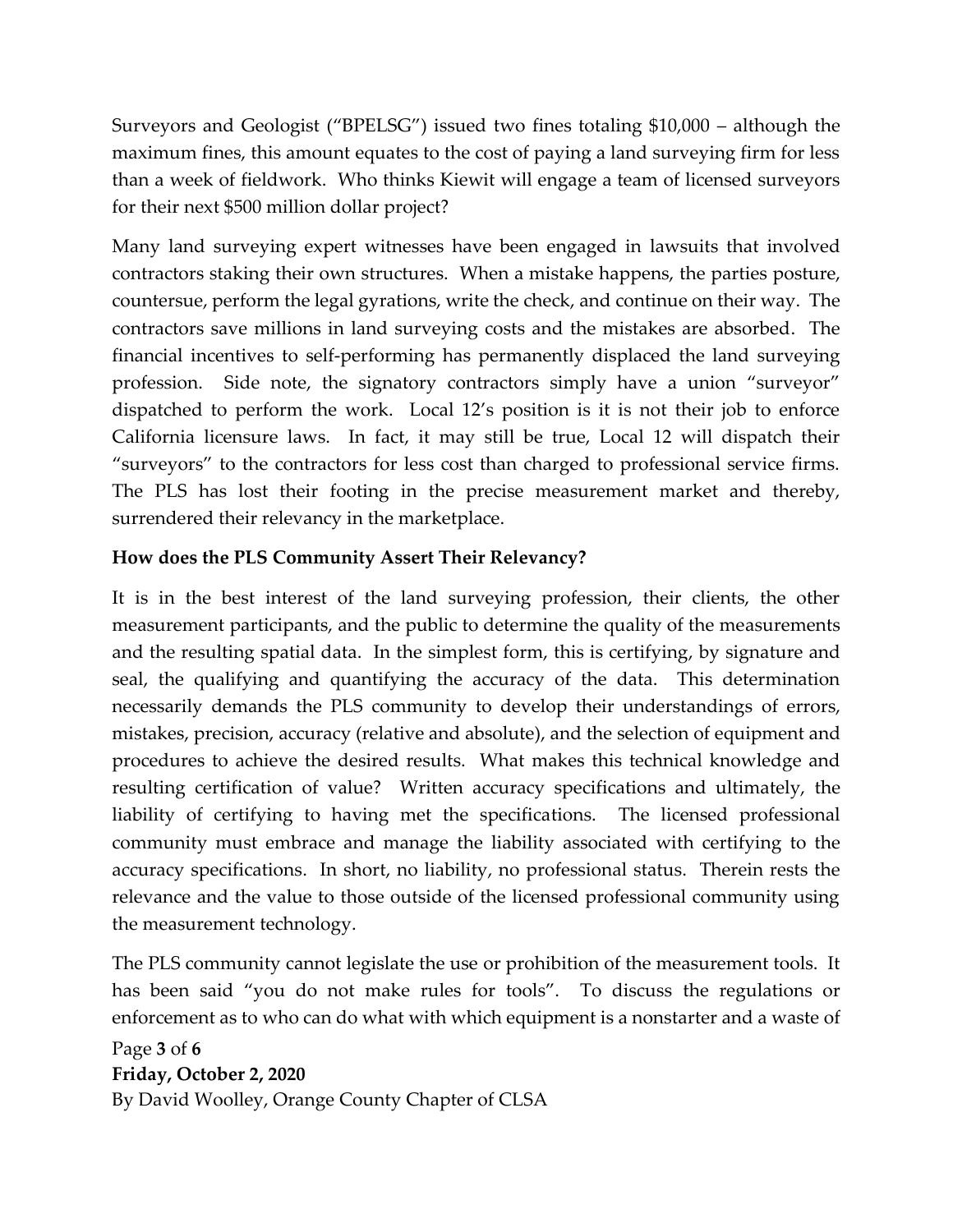time. It is common place to have contractors use a RTN GPS system to locate the land surveyor's construction stakes and use the saved stake locations to avoid re-staking costs. A violation of the Professional Land Surveyors' Act? Good luck with that argument.

The PLS has a unique legal authority already in the law that is not being utilized to protect the public from measurement harm. The California Business and Professions Code section 8726 defines the practice of land surveying. Specifically, section 8726, in pertinent part, states:

A person, including any person employed by the state or by a city, county, or city and county within the state, practices land surveying within the meaning of this chapter who, either in a public or private capacity, does or offers to do any one or more of the following:

(a) Locates, relocates, establishes, reestablishes, or retraces the alignment or elevation for any of the fixed works embraced within the practice of civil engineering, as described in Section 6731. …

(f) Geodetic or cadastral surveying. As used in this chapter, geodetic surveying means performing surveys, in which account is taken of the figure and size of the earth to determine or predetermine the horizontal or vertical positions of fixed objects thereon or related thereto, geodetic control points, monuments, or stations for use in the practice of land surveying or for stating the position of fixed objects, geodetic control points, monuments, or stations by California Coordinate System coordinates.

(g) Determines the information shown or to be shown on any map or document prepared or furnished in connection with any one or more of the functions described in subdivisions (a), (b), (c), (d), (e), and (f).

(h) Indicates, in any capacity or in any manner, by the use of the title "land surveyor" or by any other title or by any other representation that he or she practices or offers to practice land surveying in any of its branches.

Page **4** of **6 Friday, October 2, 2020** By David Woolley, Orange County Chapter of CLSA

…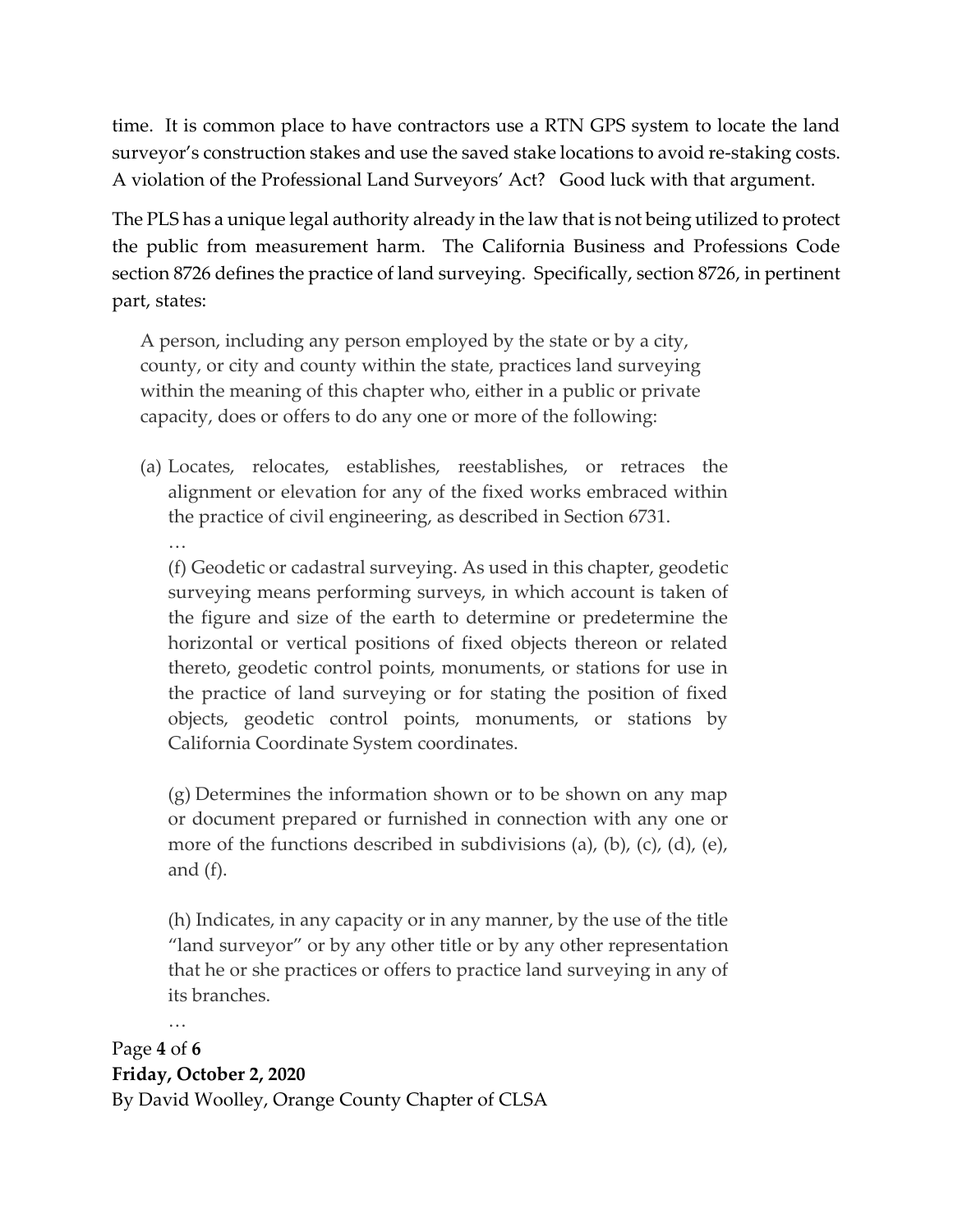(k) Coordinates the work of professional, technical, or special consultants in connection with the activities authorized by this chapter.

… (m) Creates, prepares, or modifies electronic or computerized data in the performance of the activities described in subdivisions (a), (b),  $(c)$ ,  $(d)$ ,  $(e)$ ,  $(f)$ ,  $(k)$ , and  $(l)$ .

**(n) Renders a statement regarding the accuracy of maps or measured survey data.** [emphasis added]

The Professional Engineers have a similar authority to provide accuracy statements.

The California professional community is technically ready to capture the market for accuracy statements – with training and the adaptions of accuracy statements in the existing work product (exclusive to field measurements) the community could position themselves between the end users, the clients, and the other measurement equipment users. Recent legislation requiring the mapping of underground utility locations demands accuracy to protect the public from harm.

Based on several CLSA Chapters voiced objections to accuracy statements, please be clear, these proposed accuracy statements only pertain to field measurements. This means legal descriptions, lot line adjustments, or any work product based on record data will not require accuracy statements.

As a progressive state with high value real estate it is curious that California is in the stone-age of technical surveying standards. Many states, namely Washington and Nevada come to mind, have had established accuracy standards for more than twentyfive years. The National Society of Professional Surveyors has adopted a nationally accepted accuracy standard and accompanying certification for the American Land Title Association's ("ALTA") minimum standard details dating back to 1997. Land surveyors performing ALTA surveys have been certifying to accuracy standards for over twenty (20) years.

The strategy is to implement the accuracy statements for current work product, effectively sharpening our skills, and begin to assist the public agencies to write accuracy

Page **5** of **6 Friday, October 2, 2020** By David Woolley, Orange County Chapter of CLSA